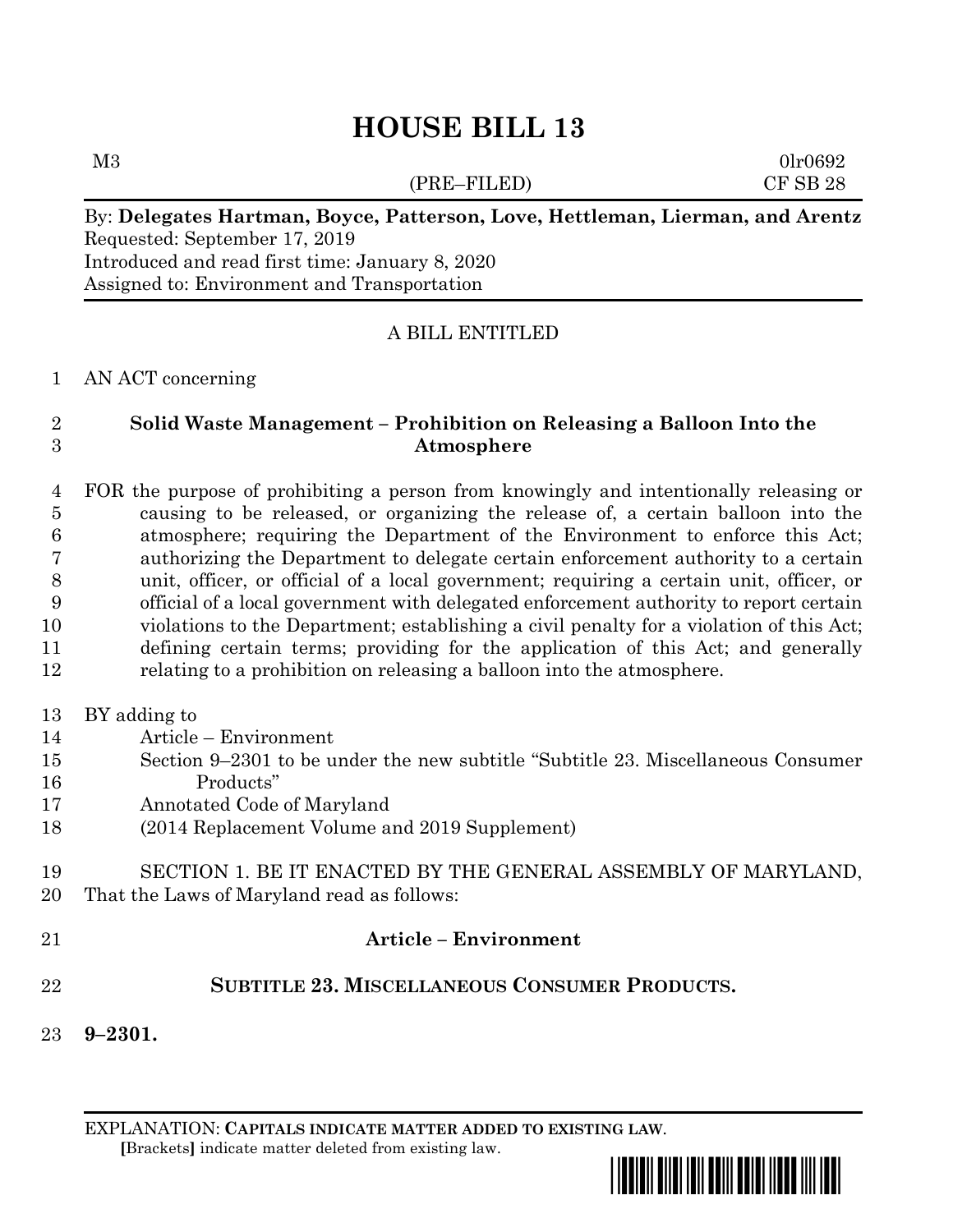**(A) (1) IN THIS SECTION THE FOLLOWING WORDS HAVE THE MEANINGS INDICATED.**

 **(2) "BALLOON" MEANS A NONPOROUS BAG OF TOUGH AND LIGHT MATERIAL, GENERALLY LATEX OR MYLAR, WHETHER FILLED OR UNFILLED.**

 **(3) "PERSON" MEANS AN INDIVIDUAL, A CORPORATION, A PARTNERSHIP, AN ASSOCIATION, A NONPROFIT ENTITY, THE STATE, OR ANY UNIT OR POLITICAL SUBDIVISION OF THE STATE.**

**(B) THIS SECTION DOES NOT APPLY TO:**

 **(1) A BALLOON THAT IS RELEASED FOR SCIENTIFIC OR METEOROLOGICAL PURPOSES:**

 **(I) BY OR ON BEHALF OF AN AGENCY OF THE STATE OR THE UNITED STATES;**

 **(II) IN ACCORDANCE WITH A CONTRACT WITH THE STATE, THE UNITED STATES, OR ANY OTHER STATE; OR**

 **(III) BY AN INSTITUTION OF HIGHER EDUCATION CONDUCTING RESEARCH;**

**(2) A HOT AIR BALLOON THAT IS RECOVERED AFTER LAUNCH; OR**

**(3) THE NEGLIGENT OR UNINTENTIONAL RELEASE OF A BALLOON.**

 **(C) A PERSON MAY NOT KNOWINGLY AND INTENTIONALLY RELEASE OR CAUSE TO BE RELEASED, OR ORGANIZE THE RELEASE OF, A BALLOON INTO THE ATMOSPHERE.**

 **(D) (1) A PERSON WHO VIOLATES SUBSECTION (C) OF THIS SECTION IS SUBJECT TO A CIVIL PENALTY NOT EXCEEDING \$250 PER VIOLATION.**

 **(2) EACH ACT OF RELEASING, OR ORGANIZING THE RELEASE OF, A BALLOON OR GROUP OF BALLOONS CONSTITUTES A SEPARATE VIOLATION.**

 **(E) (1) EXCEPT AS PROVIDED IN PARAGRAPH (2) OF THIS SUBSECTION, THE DEPARTMENT SHALL ENFORCE THIS SECTION.**

 **(2) THE DEPARTMENT MAY DELEGATE ITS AUTHORITY TO ENFORCE THIS SECTION TO AN ENFORCEMENT UNIT, OFFICER, OR OFFICIAL OF A COUNTY, A**